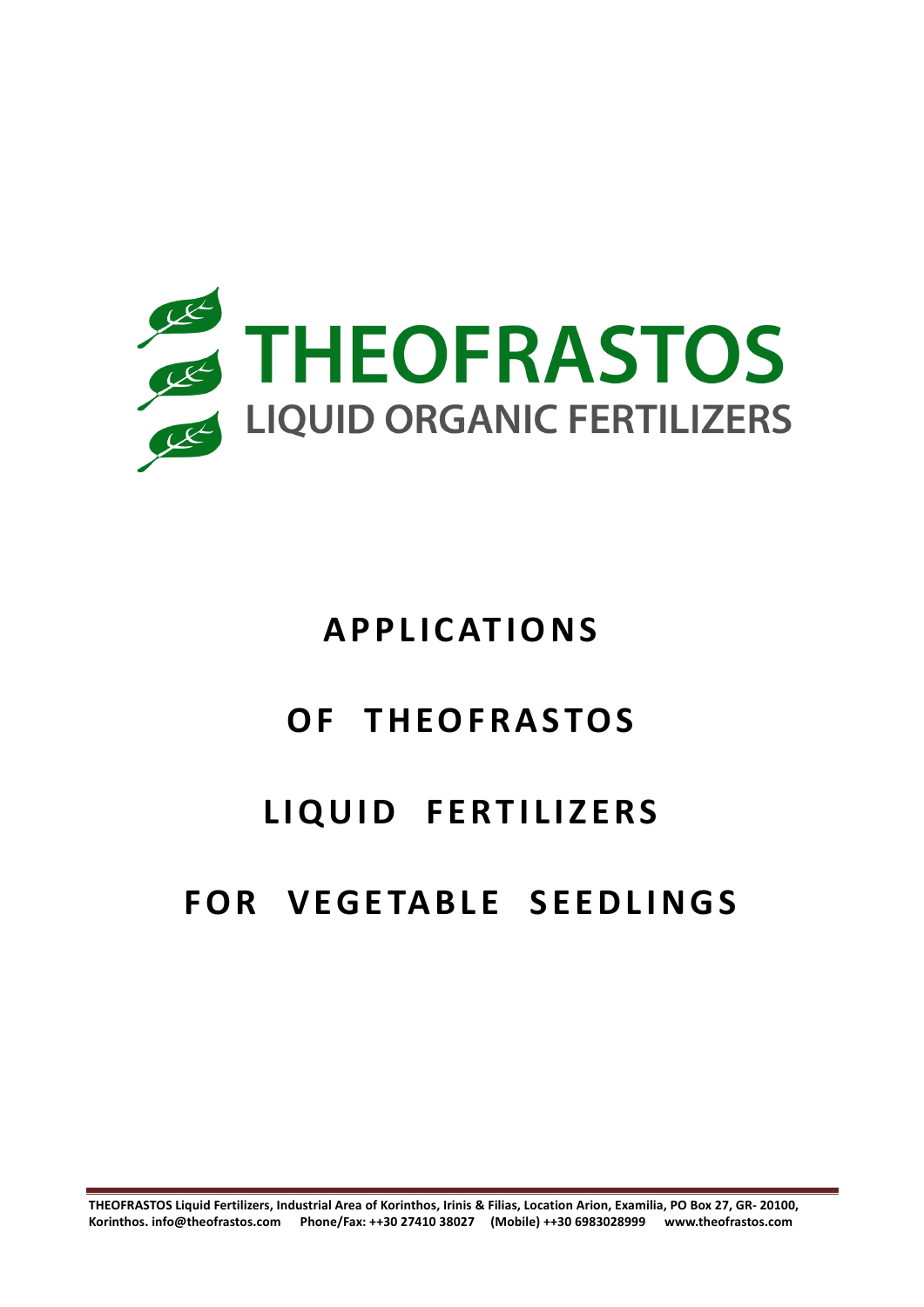# **APPLICATION FOR SEEDLINGS**

The following applications are recommended from the company of Liquid Organic Fertilizers THEOFRASTOS, for the development of strong, healthy seedlings

**NOTE:** The applications **MUST** begin when the seedlings have already developed the **FIRST 2 REAL LEAVES** 

#### **Frequency of Applications: Every week**

**By spraying**

| <b>THEOMIN</b>  | 200 ml / 100 Kg water |
|-----------------|-----------------------|
| <b>THEORUN</b>  | 200 ml / 100 Kg water |
| <b>THEOFAST</b> | 150 ml / 100 Kg water |
| <b>THEOCAL</b>  | 20 gr / 100 Kg water  |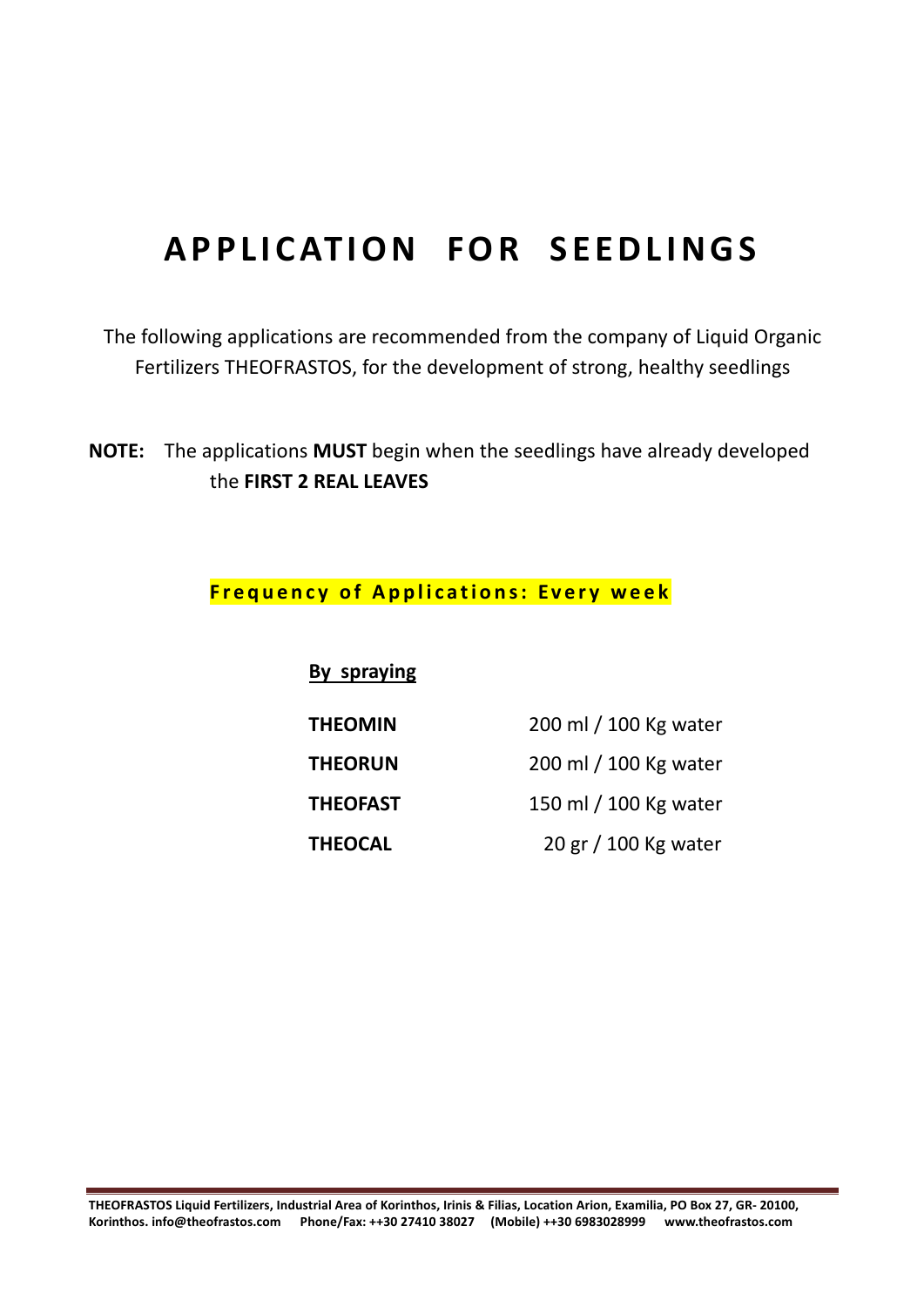| <b>Tomato Siriana F1/</b><br><b>Studied character</b> | <b>Treated</b> | <b>Untreated</b> |
|-------------------------------------------------------|----------------|------------------|
| Plant height (cm)                                     | 31,2 cm        | 18,7             |
| Diametre of stem base(mm)                             | 5,9            | 4,4              |
| Number of leafs (pieces)                              | 9              | 10               |
| Average length leaf (cm)                              | 17,6           | 8,6              |
| Average width leaf (cm)                               | 14,3           | 5,2              |
| Average length peduncle (cm)                          | 4,8            | 3,4              |
| Total mass plant(g)                                   | 11,9           | 5,6              |
| Root mass $(g)$                                       | 1,5            | 0,8              |
| Shoot mass $(g)$                                      | 10,4           | 6,4              |

#### **Effect of LIQUID FERTILIZERS THEOFRASTOS on tomato Siriana F1 and Kristinica, aubergine Rebeca F1 and pepper Ideal seedlings**

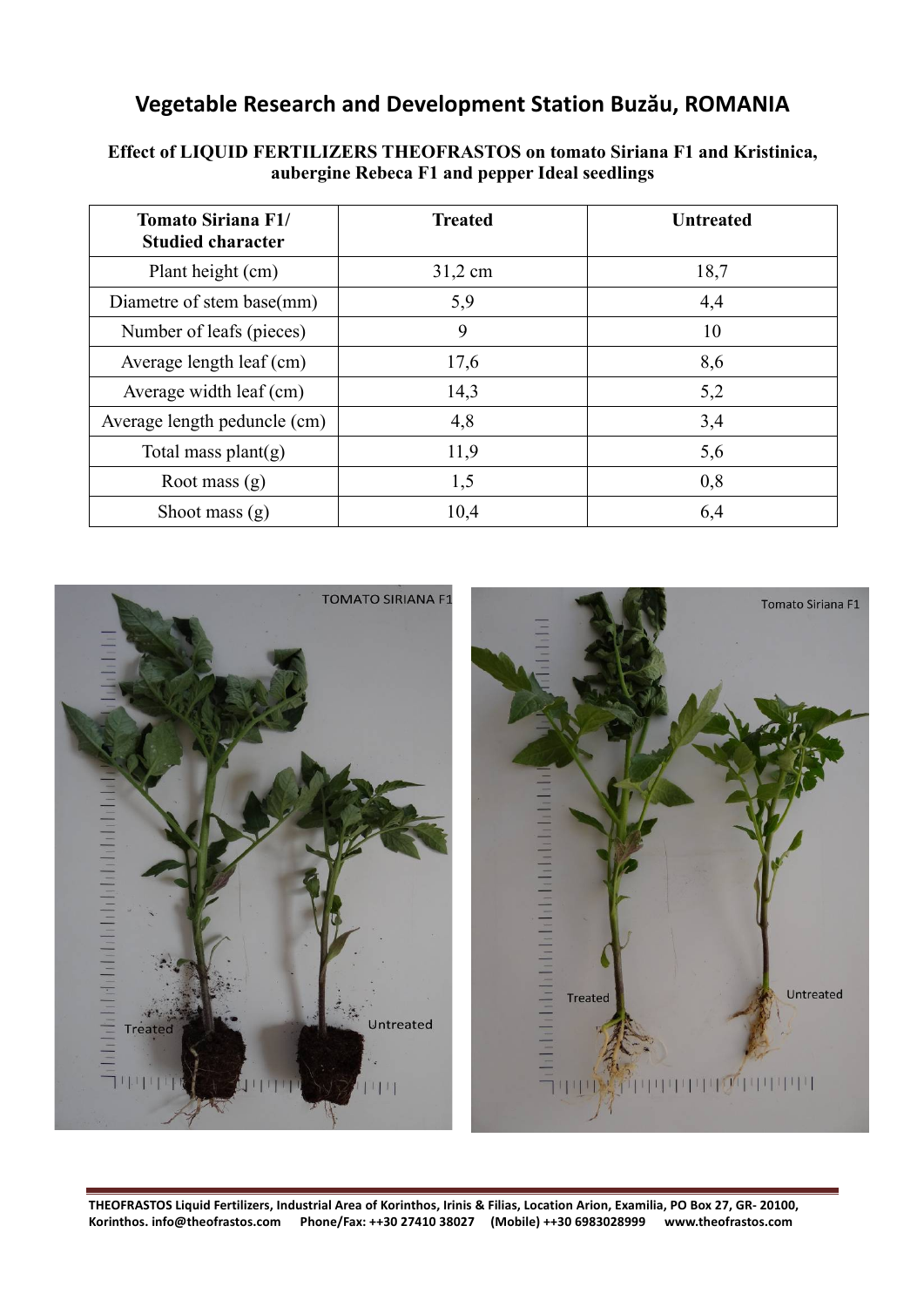| <b>Tomato Kristinica/</b><br><b>Studied character</b> | <b>Treated</b> | <b>Untreated</b> |
|-------------------------------------------------------|----------------|------------------|
| Plant height (cm)                                     | 16,6           | 13,3             |
| Diametre of stem base (mm)                            | 5,1            | 3,9              |
| Number of leafs (pieces)                              | 10             | 6                |
| Average length leaf (cm)                              | 11,7           | 8,4              |
| Average width leaf (cm)                               | 8,1            | 6,3              |
| Average length peduncle (cm)                          | 2,8            | 1,8              |
| Total mass plant $(g)$                                | 10,9           | 4,2              |
| Root mass $(g)$                                       | 0,7            | 0,6              |
| Shoot mass $(g)$                                      | 9,8            | 4,4              |

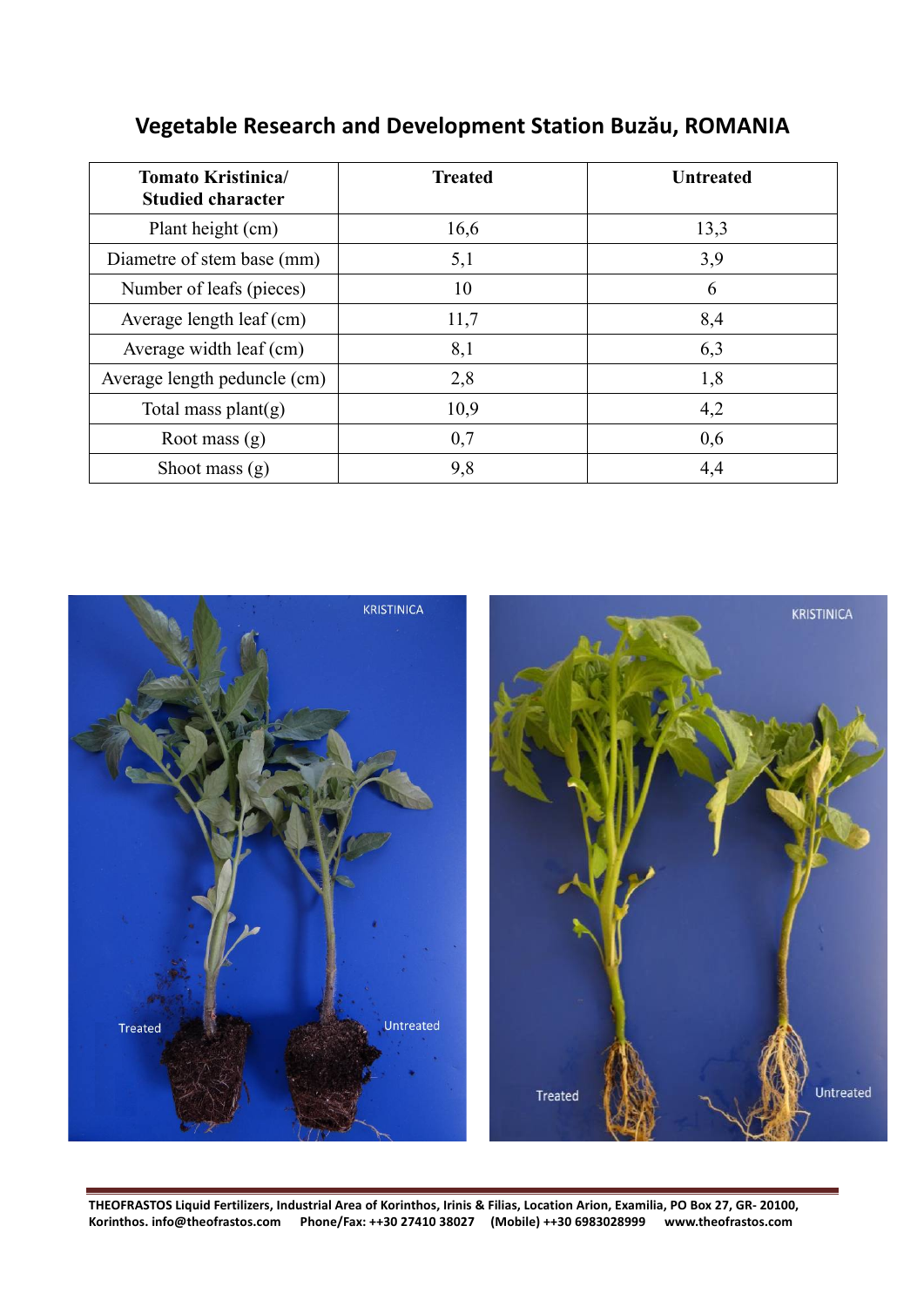| <b>Aubergine Rebeca F1/</b><br><b>Studied character</b> | <b>Treated</b> | <b>Untreated</b> |
|---------------------------------------------------------|----------------|------------------|
| Plant height (cm)                                       | 17,3           | 10,4             |
| Diametre of stem base (mm)                              | 4,4            | 2,8              |
| Number of leafs (pieces)                                | 7              | 5                |
| Average length leaf (cm)                                | 13,6           | 8,4              |
| Average width leaf (cm)                                 | 7,6            | 4,9              |
| Average length peduncle (cm)                            | 3,5            | 2,4              |
| Total mass plant $(g)$                                  | 10,1           | 3,3              |
| Root mass $(g)$                                         | 1,2            | 0,4              |
| Shoot mass $(g)$                                        | 8,9            | 2,8              |